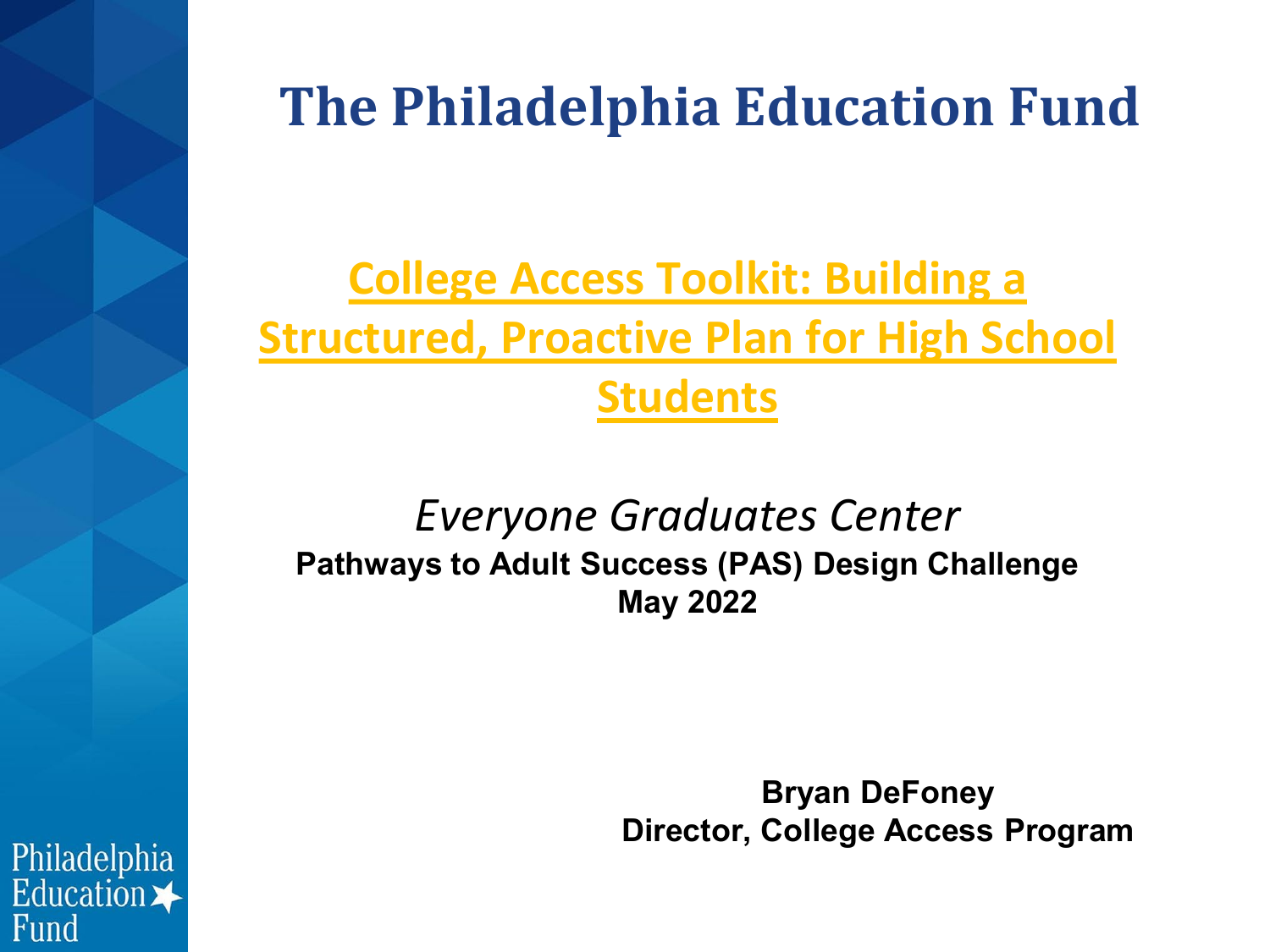### **Project Design**

#### **Problem of Practice**

- **26%** of Philadelphians live in poverty
- **92nd** out of **100** cities in college attainment
- **► 69%** high school graduation rate

#### **Our Student Population**

 **We Serve**: Over 1,700 low-income, first-generation-to- college Philadelphia youth in grades 9-12 attending one of six high-poverty, lowgraduation rate neighborhood high schools

**College Access College Success** 

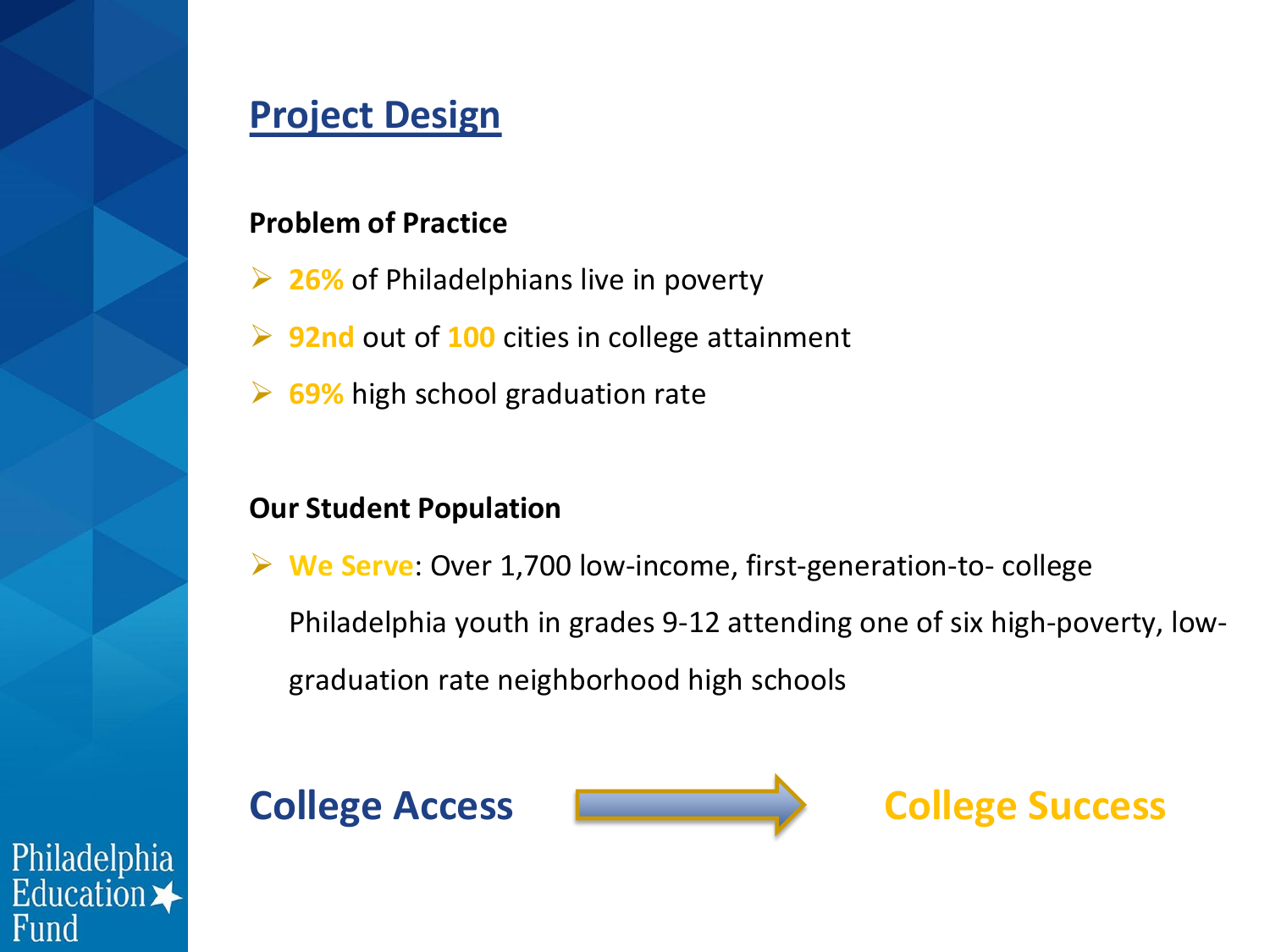### **Our Project Goals & Strategies**

- **The Toolkit**: Because College Access Program (CAP) students must draw upon their **social emotional skills** to achieve success during the admissions and financial aid process for college, we wanted to create a **time-sensitive**, **structured college access toolkit** to help students make informed decisions about their post-secondary process
- **Our Approach**: We address the postsecondary pathways challenge of helping students make better, more informed decisions during high school, especially during their fall semester of senior year through a proactive guided 1:1 approach
- **Our Goal:** Is for students to apply, matriculate, persist and achieve post-secondary attainment as aligned with the PAS framework of helping students navigate pathways to adult success. By focusing on **proactivity**, we will help to facilitate preparation, structure and informed decision-making in the college match and fit process for our students

Philadelphia Education  $\blacktriangleright$ Fund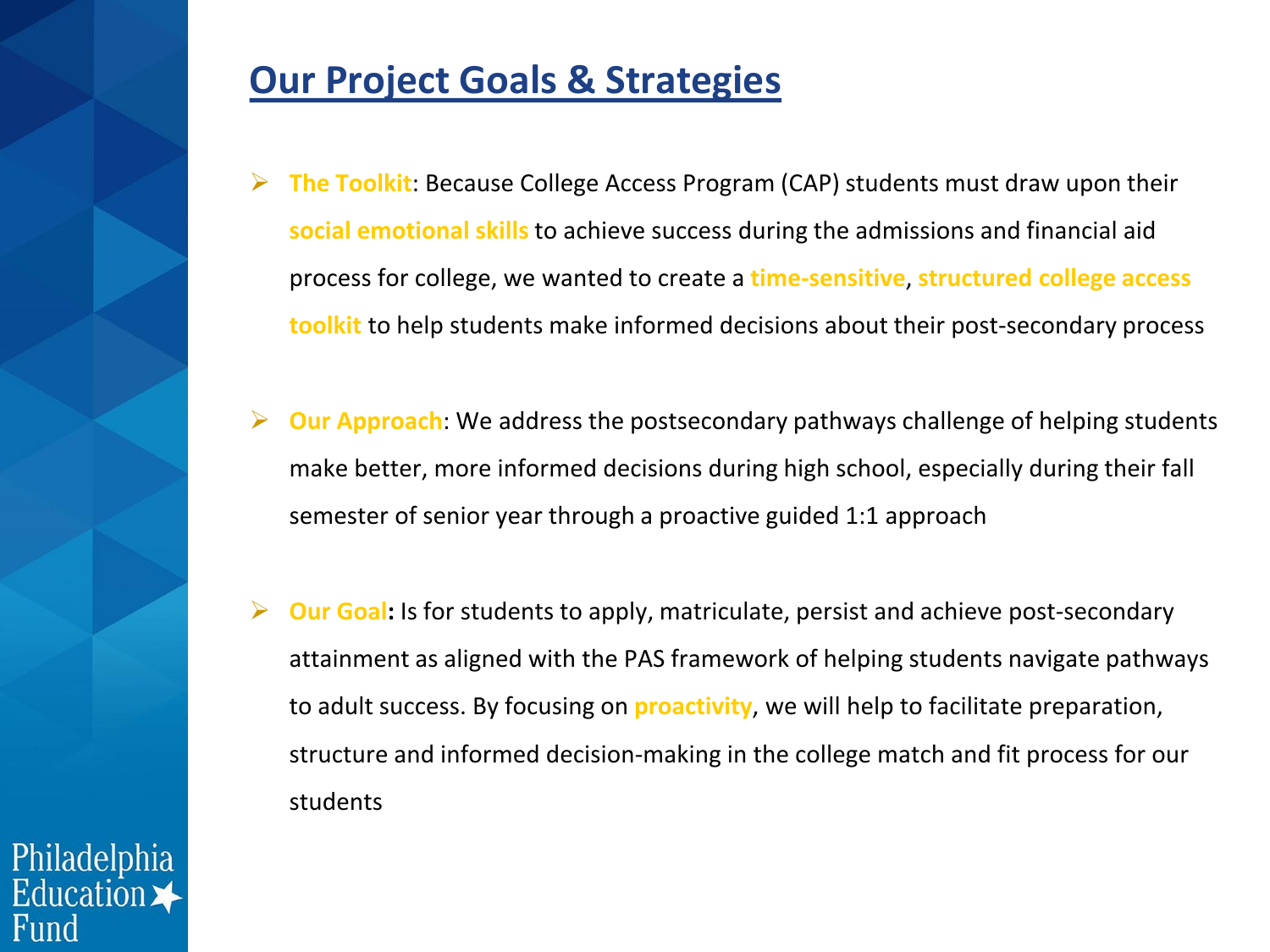## **The Toolkit**



Philadelphia<br>Education <del>X</del><br>Fund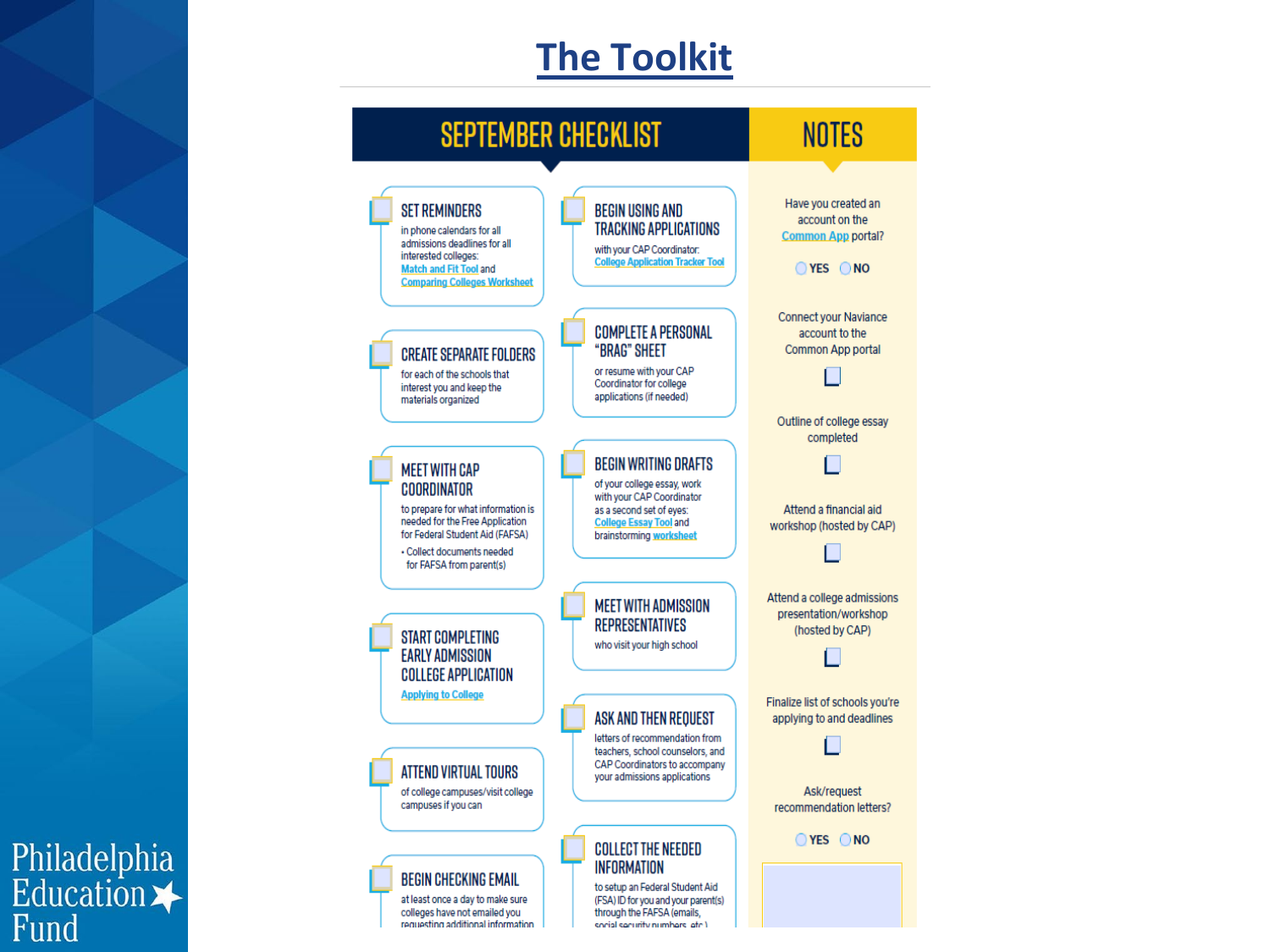### **Project Input**

*As we distribute the tool to our rising seniors, we wonder how we could best develop a detailed evaluation plan for key objectives students are completing.* 

#### *Some example questions of what a detailed evaluation plan could answer:*

- Which objectives have students completed independently, without the assistance of a College Access Program Coordinator? **(Ideal outcome – proactivity & independence)**
- Which objectives have students completed with assistance of a College Access Program Coordinator that the student initiated? **(Next ideal – proactivity but dependent)**
- Which objectives have students completed with assistance of a College Access Program Coordinator that the College Access coordinator initiated? **(Not as ideal – reactive, dependent)**
- Which objectives have students not completed at all, despite attempts from the College Access Program Coordinator to provide that support? **(Worst outcome, no action taken)**

Philadelphia Education  $\blacktriangleright$ Fund